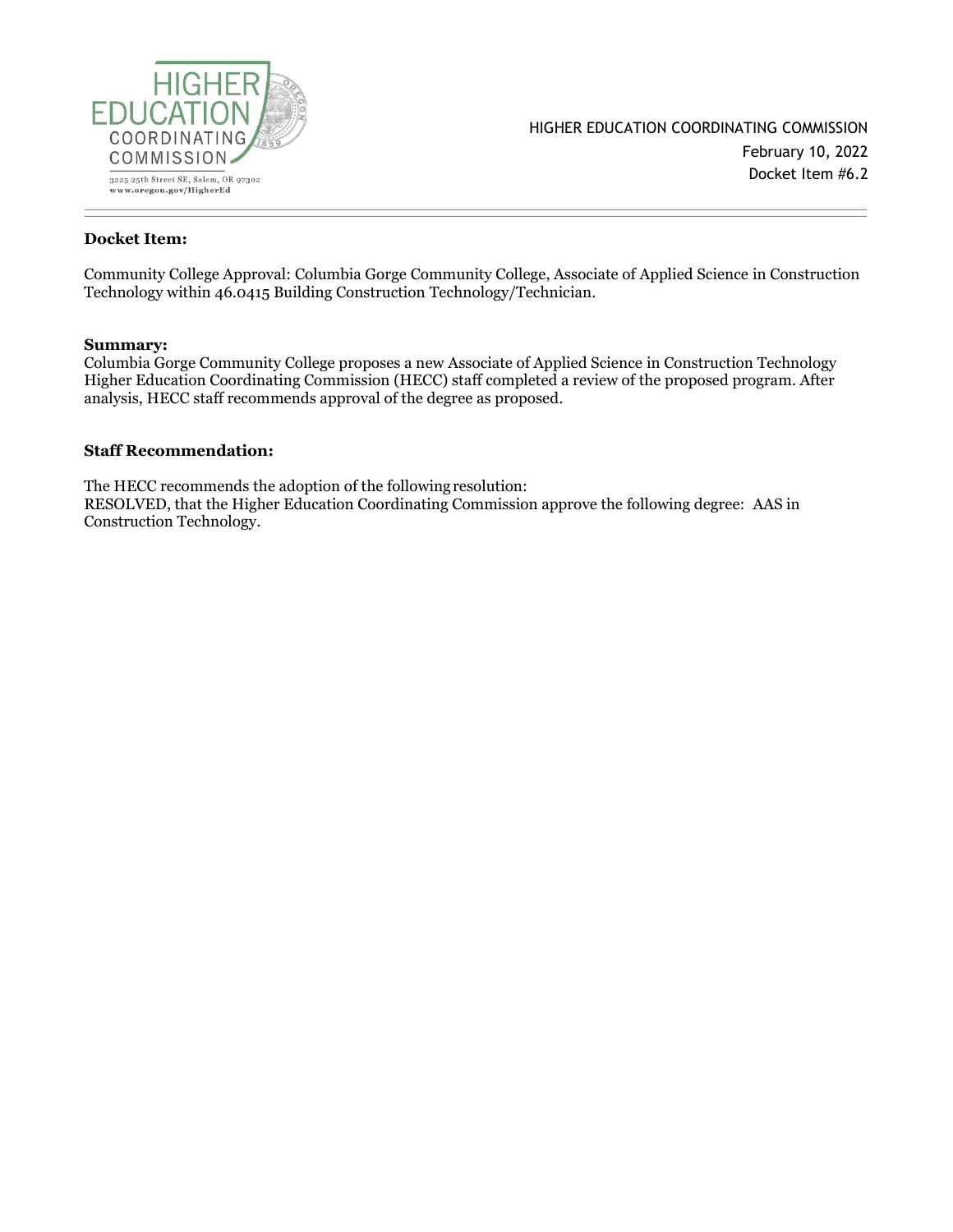

**Columbia Gorge Community College seeks the Oregon Higher Education Coordinating Commission's approval to offer an instructional program leading to an Associate of Applied Science in Construction Technology.**

## **Program Summary**

Students who successfully complete the Construction Technology AAS degree will be prepared to assist contractors with responsibilities across the construction trades. Graduates will have the skills and knowledge to competitively seek employment as general carpenters with potential for accelerated advancement as project or site managers. Students will learn advanced methods in carpentry, finishes and green building. Leadership and communication are pillars of this program, training students to effectively work on a team and seek advanced positions in the field.

Learner outcomes (knowledge and skill to be acquired:

Students who successfully complete this degree will be able to:

- 1. Qualify for employment in the construction field.
- 2. Apply comprehensive construction skills to build or remodel structures.
- 3. Consider specialization in specific elements of the construction industry.
- 4. Demonstrate professionalism and produce quality work.
- 5. Use effective communication skills to interact with fellow crew members and supervisor.
- 6. Use critical thinking skills to evaluate jobsite practices.

Alignment and articulation of these knowledge and skills with secondary and other post-secondary educational opportunities:

CGCC has worked closely with North Wasco School District, the largest district in Wasco County, to align curriculum with their Construction program. CGCC is assisting with the re-establishment of that program. Students leaving the high school program will be prepared with foundational skills to transition to more advanced learning and practical applications in CGCC's program.

How the program "fits" within a career pathway design:

CGCC's Construction Technology program is designed using the career pathway model. The 94 credit AAS degree builds on the knowledge and training from the 33 credit Construction Technology certificate, which builds on the knowledge and skills gained in the 18 credit Basic Construction certificate. These stackable credentials provide students options, allowing them to stop out if they need to and then return to continue their education and skill building.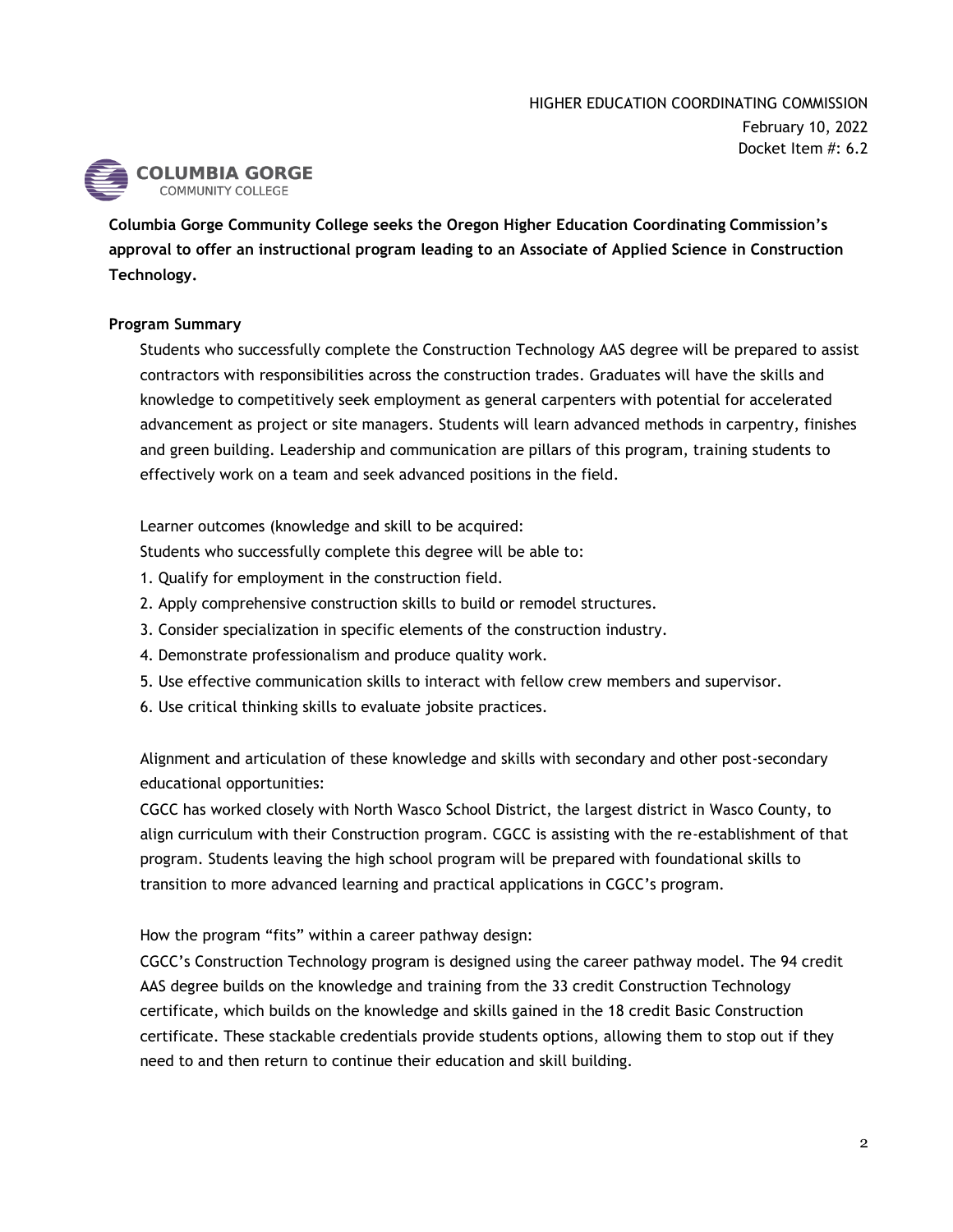Career opportunities for students as a result of this education:

Students completing the Construction Technology AAS degree will enter the workforce with the knowledge and skills to be productive team members on a construction site and seek advancement to leadership roles.

### 1. *Describe the need for this program by providing clear evidence.*

The Oregon Employment Department projects job openings for construction laborers to be much larger than most occupations in Oregon through 2029, with an increase of 10.9% in Oregon and an increase of 9.3% in the Columbia Gorge. Construction manager openings are expected to increase by 12.4% in Oregon as a whole and hold steady in the Columbia Gorge with approximately 21 openings. Local workforce is seeking employees with knowledge and skills in the industry, but also with project and site manager capabilities. Leadership and communication skills are pillars of this AAS degree, training students to effectively work on a team and seek advanced positions in this field.

### 2. *Does the community college utilize systemic methods for meaningful and ongoing involvement of the appropriate constituencies?*

The Construction Technology program has established its initial advisory committee, with plans to grow and expand membership to include leaders and managers in the construction industry. Guidance from local employers, such as Curtis Homes and Crestline Construction, have helped design content for both the certificate and now the AAS degree. CGCC continues to work with North Wasco County School District to reestablish their construction program to serve as a feeder to CGCC's program.

## 3. *Is the community college program aligned with appropriate education, workforce development, and economic development programs?*

The Columbia Gorge region continues to grow in population and adequate housing continues to be an issue. Having a trained workforce to address this shortage is imperative. The Construction Technology certificate will provide trained construction laborers and the AAS degree both project and site managers to support this growth.

Graduates of the Construction Technology AAS can continue their education and transfer their credits to Oregon Institute of Technology's Bachelor's degree in Business or Operational Management. Some credits will also transfer to Oregon State University's Construction Engineering Management degree.

## 4. *Does the community college program lead to student achievement of academic and technical knowledge, skills, and related proficiencies?*

The Construction Technology program provides a sequential skill building program for students. Beginning with an 18-credit career pathway certificate, students can progress to a 33-credit certificate